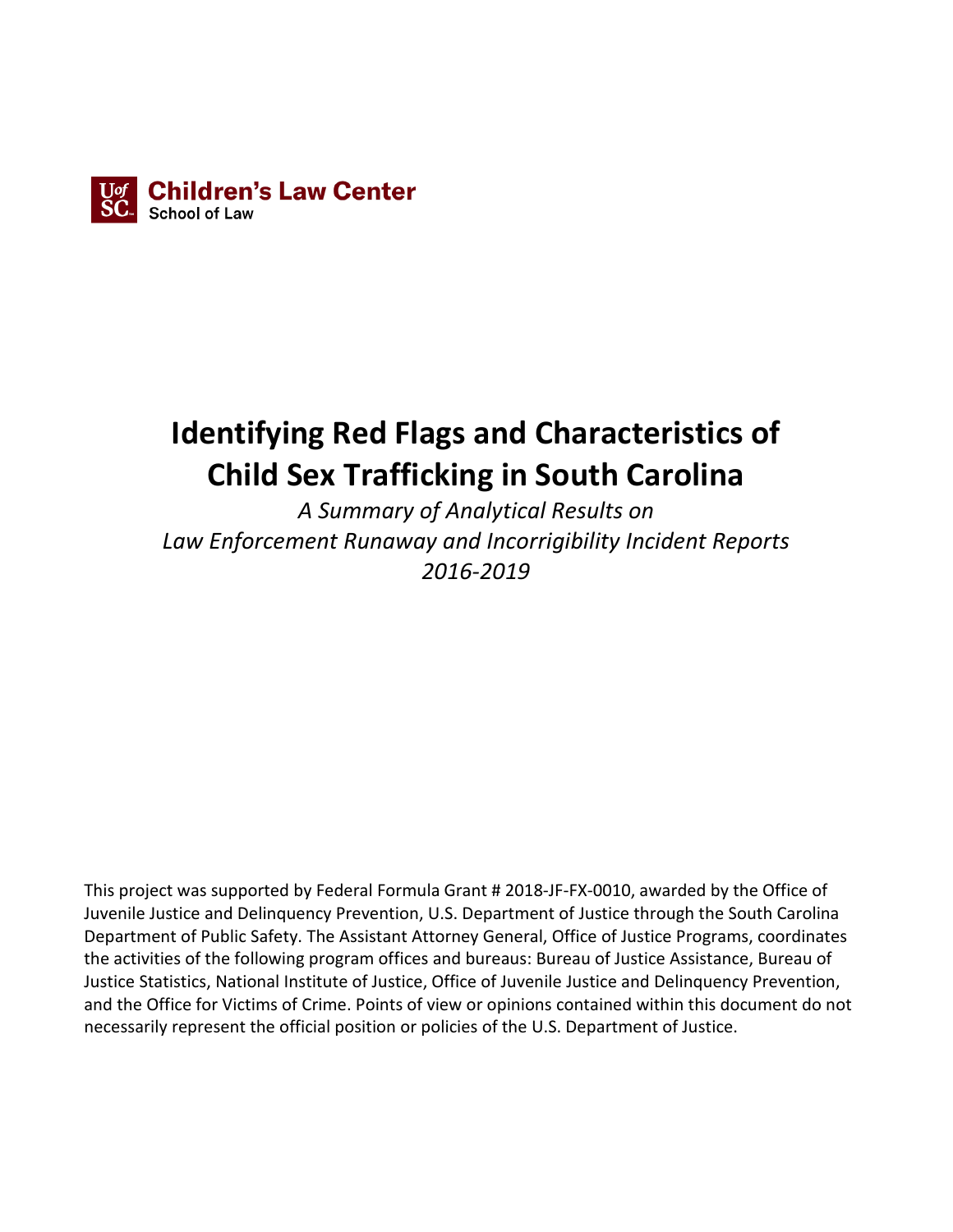## **Executive Summary**

#### **Introduction**

To better protect children from sex trafficking in South Carolina, the Children's Law Center at the University of South Carolina School of Law conducted the data project to examine prevalent red flags and characteristics of sex trafficking among runaway and incorrigibility incident reports in South Carolina. This data analysis was conducted using de-identified incident reports from 2016-2019 provided by five law enforcement agencies in the Midlands, Upstate, and Lowcountry regions of South Carolina. A total of 2,677 reports were included for analysis, involving 2,418 running away reports and 259 incorrigibility reports.

#### **Results**

Of all the reports analyzed (n=2,677), 88 reports or 3.3% were flagged as having red flags for sex trafficking. Among the flagged reports, 81 were for running away, two were for incorrigibility, and five were for both running away and incorrigibility. The primary red flags and characteristics identified among the flagged incident reports were 1) subject had a history of DSS/DJJ involvement (n=35), 2) incidents involved other individuals such as an adult male (n=27), 3) subject had a history of running away (n=19), 4) subject traveled to/from another city/state (n=14), and 5) subject had a previous charge of prostitution or was involved in commercial sex (n=12). Data of the project suggested the coexistence of multiple red flags in the flagged incident reports.

The most prevalent characteristics identified among the un-flagged incident reports (n=2,589) were 1) subject had a history of DSS/DJJ involvement (n=582 reports), 2) subject had a history of running away (n=342 reports), 3) subject was experiencing family conflict during the incident (n=295 reports), 4) the incident involved other individuals such as peers or relatives (n=210 reports), and 5) subject used substances (n=38 reports).

#### **Recommendations**

Results of the data project urged further investigation of the flagged cases and follow-up with children at risk for sex trafficking so appropriate community resources could be provided. To further test the findings of this analysis and more closely examine the prevalent red flags and characteristics of child sex trafficking in South Carolina, collection and analysis of data from additional years and counties is needed. More training and screening tools should be provided to law enforcement officers to assist them with identifying and reporting red flags of child sex trafficking in incident reports in a more detailed manner, especially when handling runaway and incorrigibility cases.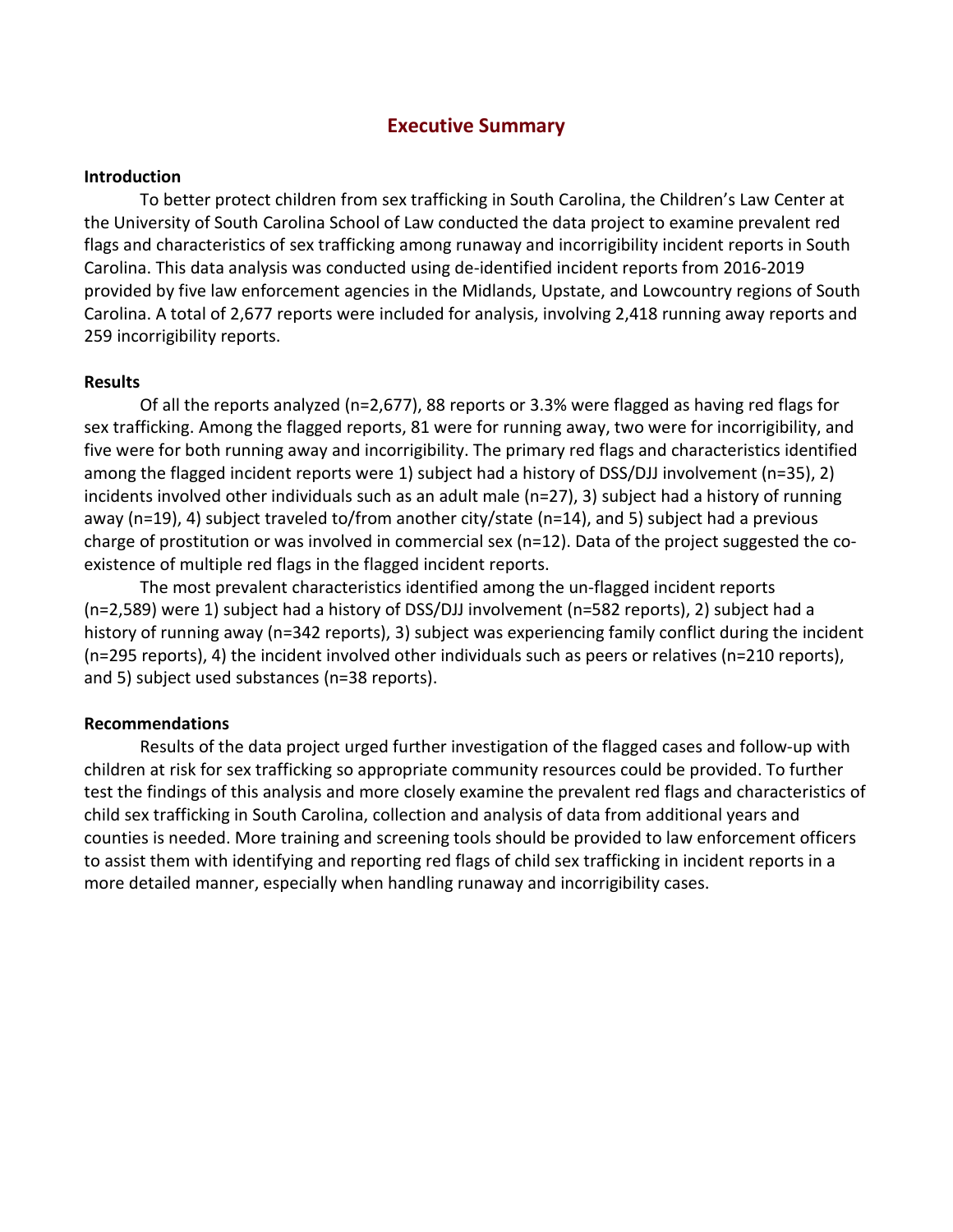# **Table of Contents**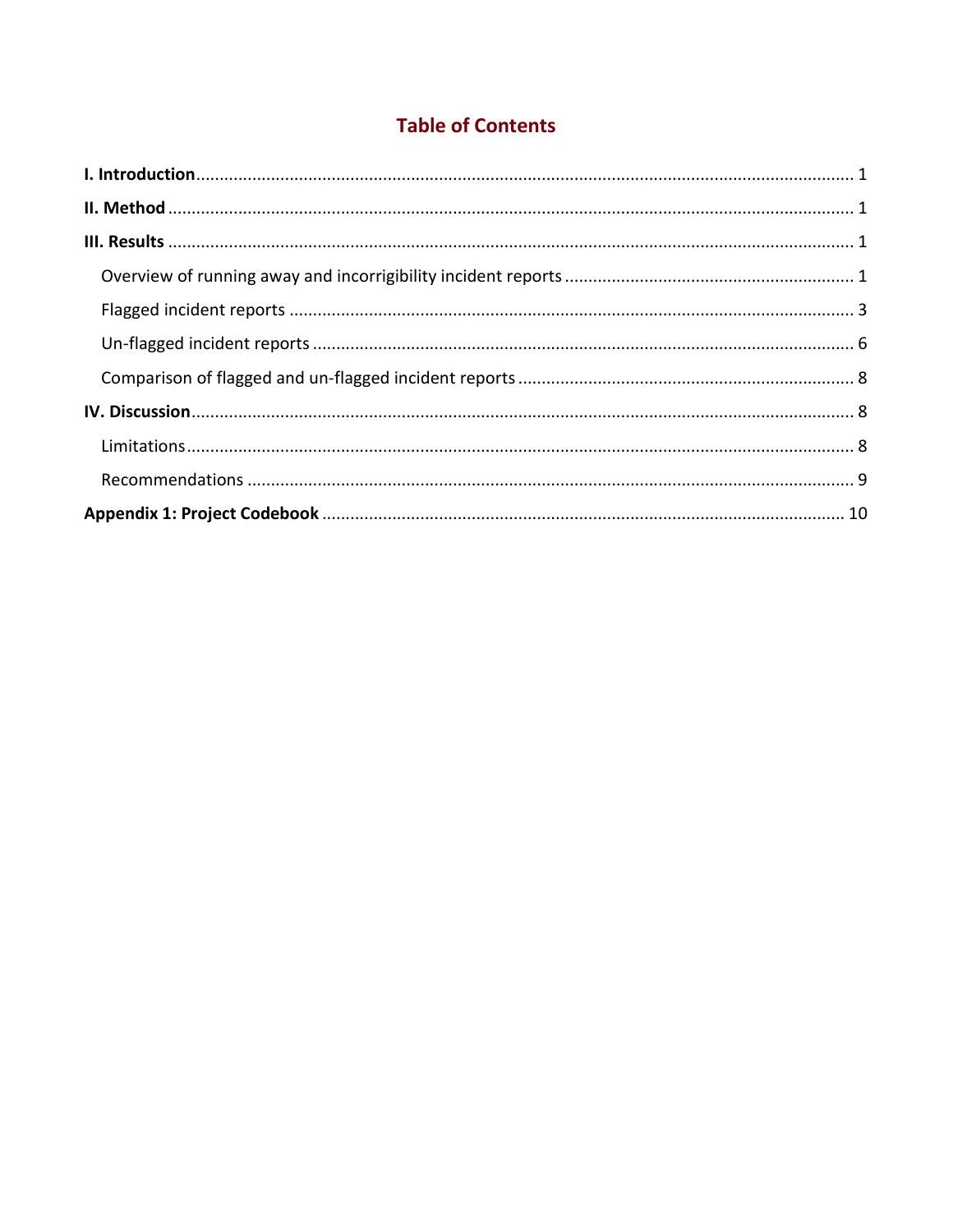#### <span id="page-3-0"></span>**I. Introduction**

To better protect children from sex trafficking in South Carolina, the Children's Law Center at the University of South Carolina School of Law conducted the data project to examine prevalent red flags and characteristics of sex trafficking among runaway and incorrigibility incidents in South Carolina. This project is part of a larger grant project awarded by the Office of Juvenile Justice and Delinquency Prevention, U.S. Department of Justice through the South Carolina Department of Public Safety. The purpose of the grant project is to provide law enforcement officers with knowledge and tools for identifying and responding to child victims and children at high risk for sex trafficking.

#### <span id="page-3-1"></span>**II. Method**

This data project was conducted using law enforcement runaway and incorrigibility incident reports from 2016-2019. The reports were provided by five law enforcement agencies in the Midlands, Upstate, and Lowcountry regions of South Carolina. A total of 2,677 reports were included for analysis, involving 2,418 runaway reports and 259 incorrigibility reports. Identifiable information in the incident reports was redacted by the agencies before reports were provided for analysis.

Data collected from the incident reports in this project included case information (e.g., case number, incident county, incident date, offense number, incident type), child subject information (e.g., sex, race, age, city, recovery status), and incident narratives. A codebook with a total of 11 red flags was utilized to help identify red flags of child sex trafficking in the incident reports (Appendix 1). The codebook was adapted from the Child Sex Trafficking Flagging Tool for Law Enforcement, which was developed by the Children's Law Center with input from the Child Sex Trafficking Law Enforcement Workgroup. The Workgroup was convened by the grant project and included law enforcement representatives from city, county, state and federal levels. Red flags in the codebook refer to facts that are indicative of child sex trafficking. They are not exhaustive or cumulative in nature, and each red flag, taken alone, may not indicate a potential trafficking situation. Data collected from the incident reports was quantified following the codebook before analysis. All flagged reports were carefully reviewed by the grant team before being included in the final analysis.

#### <span id="page-3-2"></span>**III. Results**

#### <span id="page-3-3"></span>**Overview of runaway and incorrigibility incident reports**

A total of 2,677 incident reports were analyzed, including 2,418 runaway reports and 259 incorrigibility reports. It should be noted that one incident report could involve multiple child subjects. Analytical results demonstrated that May (n=282), April (n=264), and October (n=238) had the most incident reports compared to other months. In addition to runaway and incorrigibility, incident reports also included offenses such as larceny, shoplifting, simple assault, assault and battery, malicious damage to personal property, disturbing school, use of vehicle without consent, city code violation, trespassing, truancy, and destruction of property.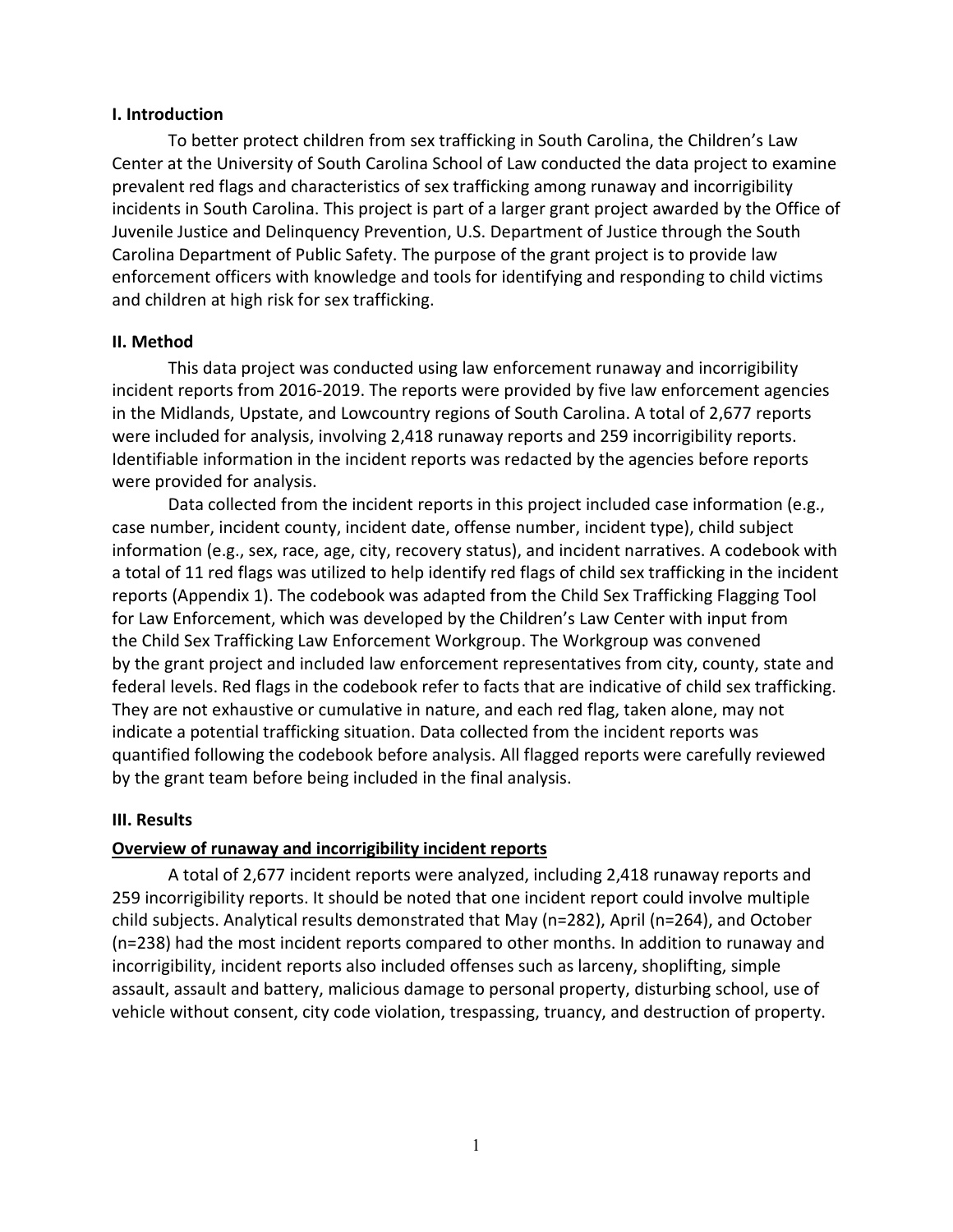

Based on the available demographic data (n=2,133), approximately 32% (n=675) of the child subjects were African American males, followed by African American females (n=664, 31%), Caucasian males (n=400, 19%), and Caucasian females (n=394, 18%). The average age of the child subjects was 15 years old, ranging from five to 18 years old. In terms of ethnicity (n=1,450), the majority of subjects were non-Hispanic, with a total of 186 (13%) subjects who were Hispanic. Based on the available information provided on recovery status in the incident reports (n=1,942), a total of 1,743 (90%) child subjects were located, and 1,057 (61%) of the located subjects were reported to have returned to their pre-runaway location.

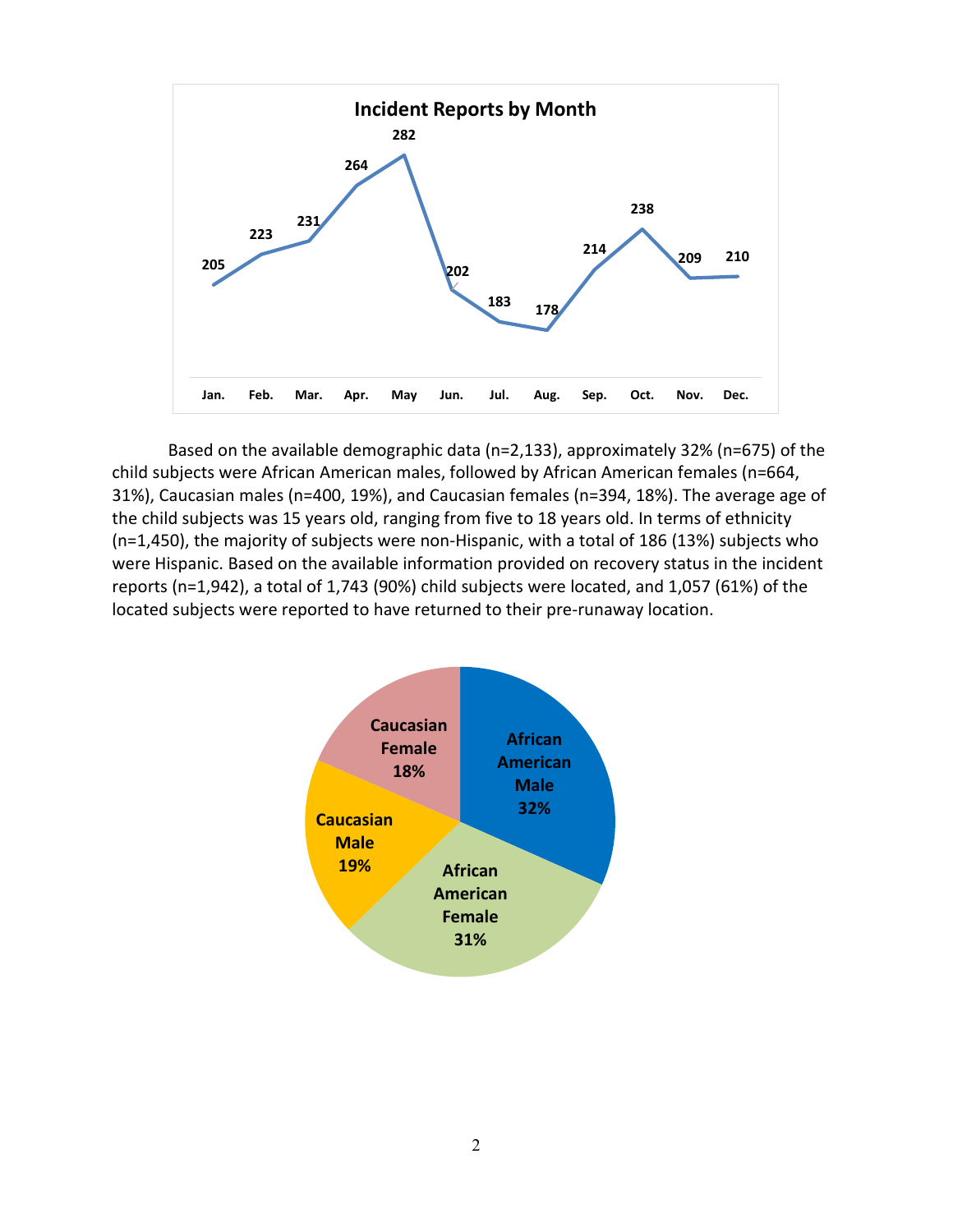#### <span id="page-5-0"></span>**Flagged incident reports**

Of all the reports analyzed (n=2,677), 88 reports or 3.3% were flagged as having red flags for sex trafficking. Of the 88 reports, 81 were for running away, two were for incorrigibility, and five were for both running away and incorrigibility. Based on the available demographic data in the flagged reports (n=70), approximately 63% (n=44) of the child subjects were African American females, followed by Caucasian females (n=24, 34%) and Caucasian males (n=2, 3%).



The average age of child subjects from the flagged reports was 15 years old, ranging from 12 to 17 years old. In terms of ethnicity, based on the available ethnicity data (n=62), 7 or 11% of the child subjects were Hispanic.

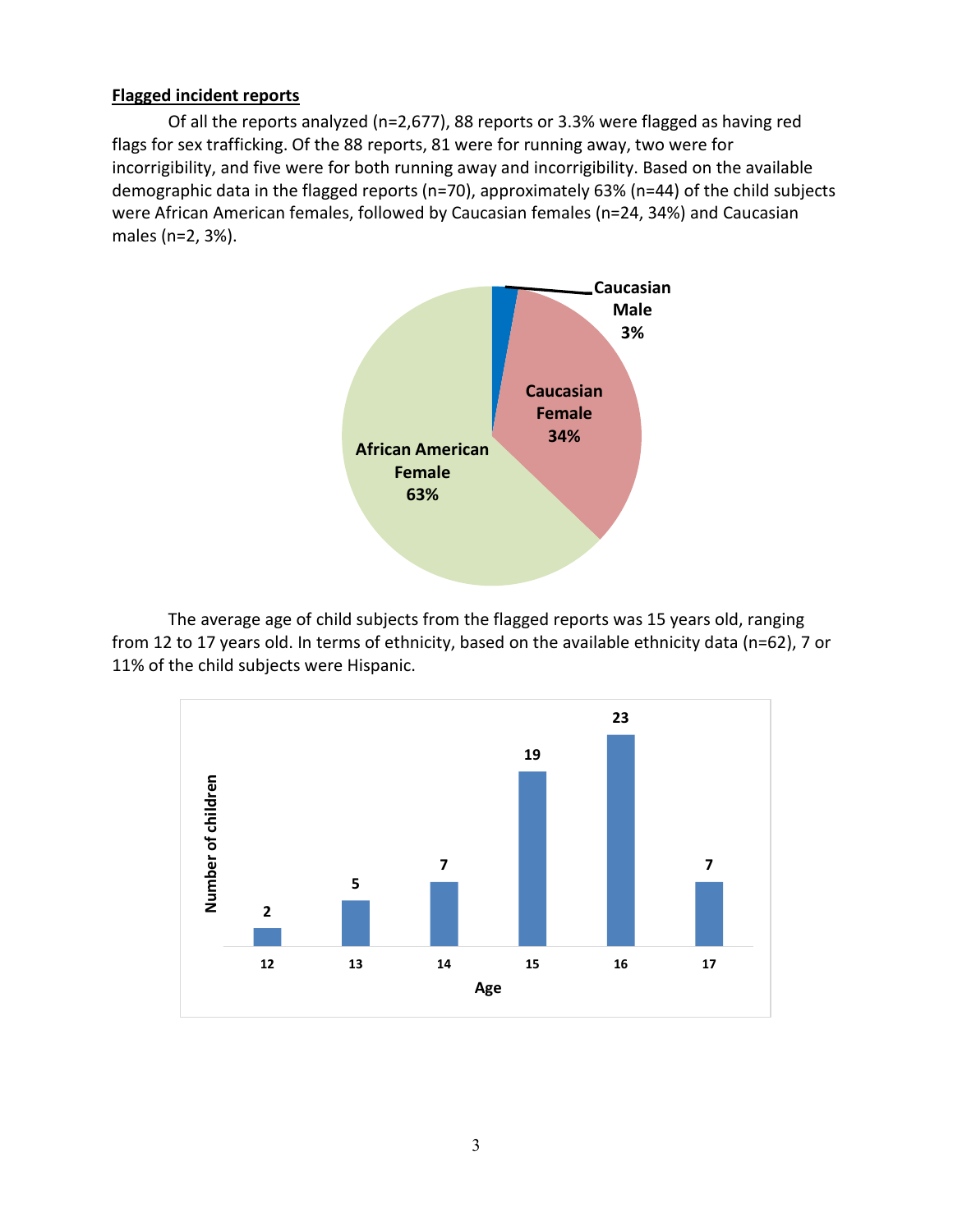Of the 88 flagged incident reports, 12 reported child subjects either had a previous charge of prostitution or were involved in commercial sex. For example, one child subject was reported as being on probation for "solicitation of prostitution and theft" during the incident. Another flagged report detailed a child subject was scared and pregnant in a different county and was listed on the "Backpage" website for commercial sex. A third report detailed a child subject was found with a male and a female in a hotel room, and the law enforcement officer believed that the female was possibly using the child subject to make money off sex.

In addition to the reports that mentioned previous involvement in "prostitution" or commercial sex, other primary red flags and characteristics identified among the flagged cases were 1) subject had a history of DSS/DJJ involvement (n=35), 2) incidents involved other individuals such as an adult male (n=27), 3) subject had a history of running away (n=19), 4) subject traveled to/from another city/state (n=14), 5) subject was experiencing family conflict during the incident (n=11), 6) subject used substances (n=10), 7) subject was recovered in a hotel (n=9), 8) subject had mental health problems (n=8), and 9) subject lied about their age/identity (n=5).

| <b>Rank</b>    |                                                                   | <b>Number of</b>       |
|----------------|-------------------------------------------------------------------|------------------------|
|                | <b>Description</b>                                                | <b>Flagged Reports</b> |
| 1              | The subject had a history of DSS/DJJ involvement.                 | 35                     |
| $\overline{2}$ | The incident involved other individuals such as an adult male.    | 27                     |
| 3              | The subject had a history of running away.                        | 19                     |
| 4              | The subject traveled to/from another city/state.                  | 14                     |
| 5              | The subject had a previous charge of prostitution or was involved | 12                     |
|                | in commercial sex.                                                |                        |
| 6              | The subject was experiencing family conflict during the incident. | 11                     |
| 7              | The subject used substances.                                      | 10                     |
| 8              | The subject was recovered in a hotel.                             | 9                      |
| 9              | The subject had mental health problems.                           | 8                      |
| 10             | The subject lied about their age/identity.                        | 5                      |
| 11             | The subject exhibited sexually explicit behavior.                 | 4                      |
| 12             | The subject missed school.                                        | 3                      |
| 13             | The subject had unexplained tattoos.                              | $\overline{2}$         |
| 14             | The subject possessed items of value that could not be explained. |                        |
| 14             | The subject was reluctant to talk to law enforcement.             | 1                      |

Data from the flagged cases also suggested the co-existence of multiple red flags in one incident report. Example 1:

*A runaway report was filed with law enforcement. The child subject was a 15-yearold African American girl with a history of behavioral issues, who was on probation. The child was found at a motel. Five months later, a missing person/runaway report related to the same child was filed with law enforcement. The subject's foster mother reported that the child had a history of running away and incorrigibility and had run away in the past with an adult who exploited her for money. The subject had a tattoo of unknown writing on her arm. A friend of the subject reported that the subject called her and stated that she was currently in a different county of South Carolina. The subject told her that she was*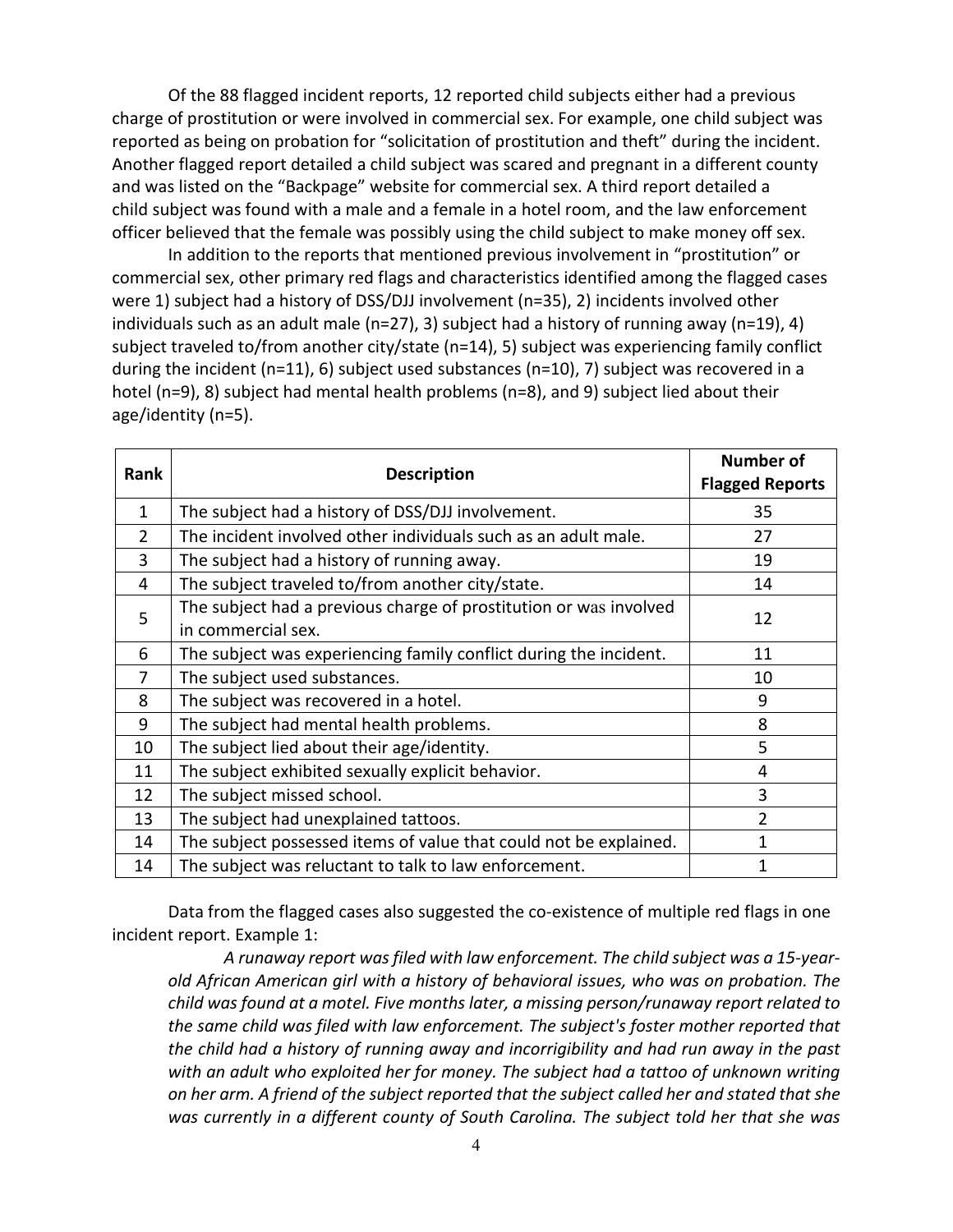*pregnant and scared. The friend was unable to find out where the child subject was. The subject also said that she was listed in the "Backpage" website.*

In this incident, multiple red flags for sex trafficking were identified. They included subject having a history of DSS and DJJ involvement, being found at a motel, running away in the past with an adult who exploited her for money, having a tattoo of unknown writing, traveling to a different county during the incident, and being listed in the "Backpage" website that was commonly used by traffickers and buyers for commercial sex. Although the subject was recovered after the first runaway report, it was unclear whether the child was found after the second runaway report.

#### Example 2:

*A runaway report was filed with law enforcement. Three child subjects were involved in the incident, including two 15-year-old Caucasian females and one 16-year-old Caucasian male. The subjects were in the care of a local residential and community-based service agency. A probation officer received a call from one of the female subjects and was advised that she "was involved in a sex trafficking incident and was being either 'rented or bought.'" The subject also informed the probation officer that she was in a vehicle and out of the state of South Carolina. The child was located in a vehicle driven by another individual and was later transported to the Department of Juvenile Justice.* 

In this incident, red flags identified included possible involvement in commercial sex (i.e., subject mentioned being involved in a "sex trafficking incident" and being "rented or bought"), involving other individuals, and having DSS and DJJ involvement.

#### Example 3:

*A runaway report was filed with law enforcement. The subject was a 16-year-old African American girl. The subject was placed in her aunt's care by DSS and has run away multiple times in the past. The aunt reported that the subject was prescribed medicine for mental health issues but refuses to take it. The subject's aunt also stated that in the recent months, the subject "has been out of control and seeking sex from multiple young men." Someone who knows the subject stated that the subject visits some residences located at an area and is "often with a black male." The subject was recovered by a city police department in a different county after running away for 54 days.*

In this incident, several red flags were identified, including DSS involvement, a history of running away, and traveling to a different county.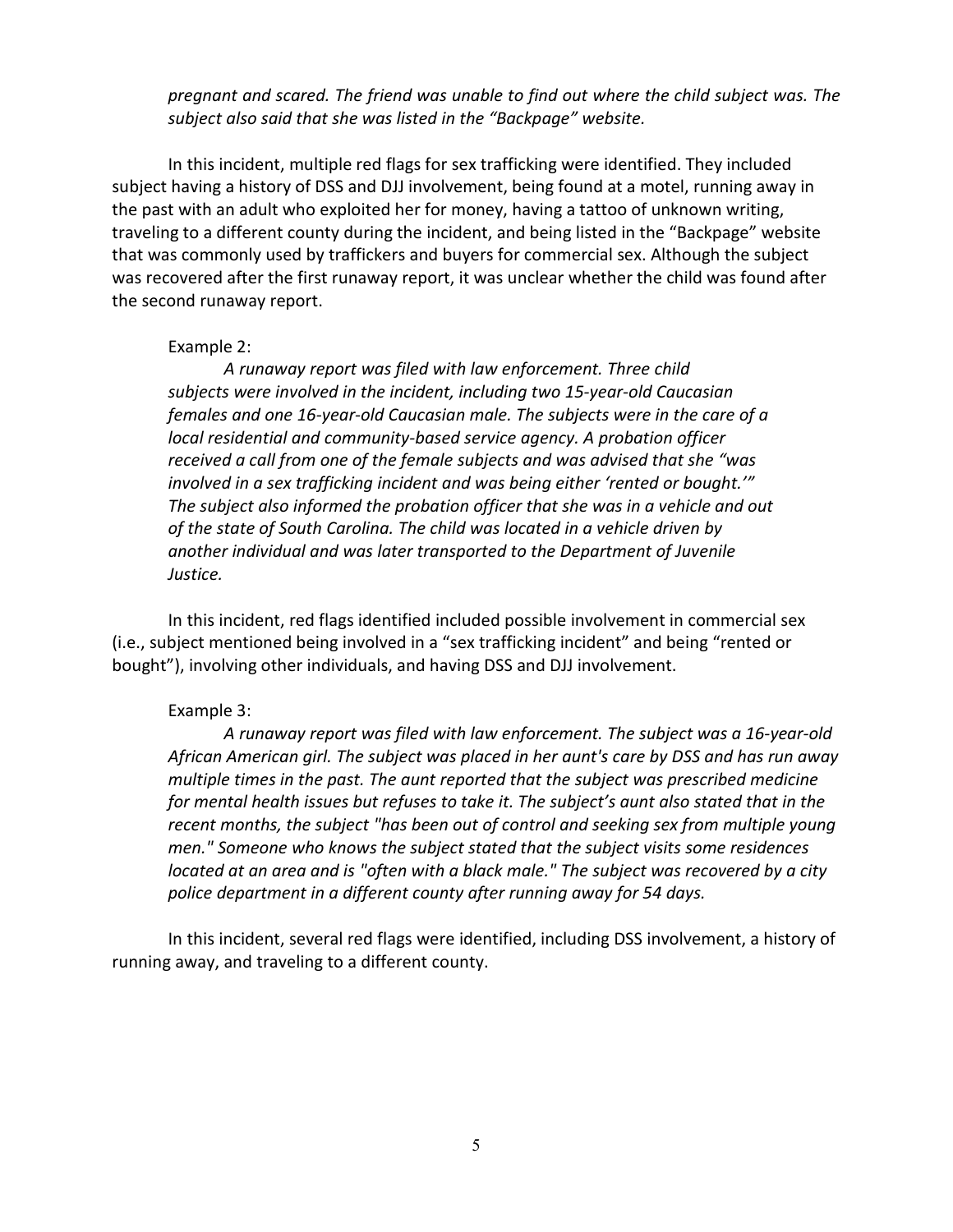#### <span id="page-8-0"></span>**Un-flagged incident reports**

Based on the available demographic data of the un-flagged reports (n=2,063), approximately 33% (n=675) of the child subjects were African American males, followed by African American females (n=620, 30%), Caucasian males (n=398, 19%), and Caucasian females (n=370, 18%).



The average age of child subjects from un-flagged reports was 15 years old, ranging from six to 17 years old. In terms of ethnicity (n=1,388), 127 or 9% of the subjects were Hispanic.



After excluding the flagged reports with red flags of child sex trafficking (n=88), characteristics were also examined among the un-flagged reports (n=2,589). The primary characteristics identified among the un-flagged cases were 1) subject had a history of DSS/DJJ involvement (n=582), 2) subject had a history of running away (n=342), 3) subject was experiencing family conflict during the incident (n=295), 4) incident involved other individuals such as peers or relatives (n=210), 5) subject used substances (n=138), 6) subject had mental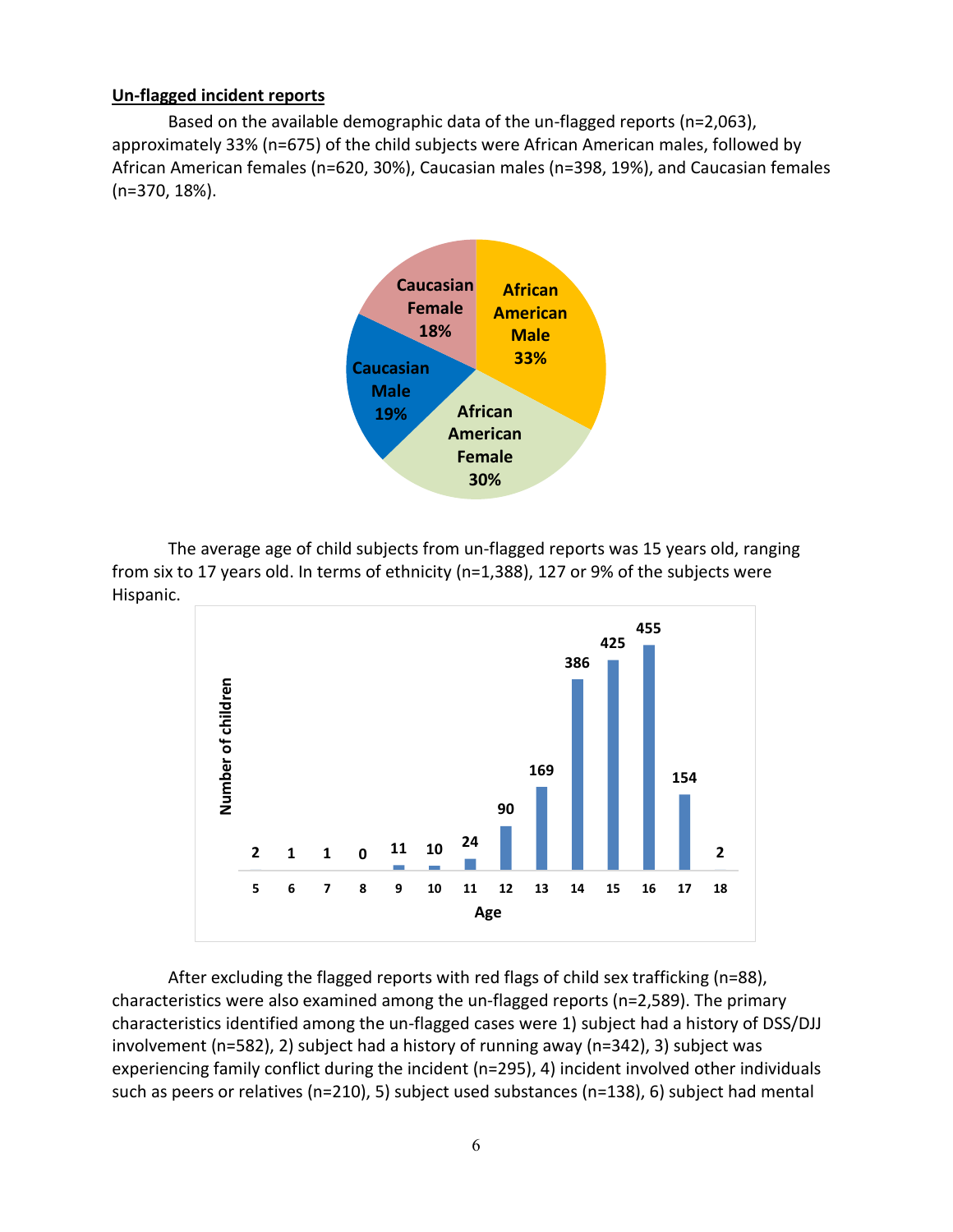health problems (n=95), 7) subject traveled to/from another city/state (n=57), and 8) subject lied about their age/identity in order to avoid returning home (n=16).

| Rank         | <b>Description</b>                                                             | <b>Number of Un-</b><br>flagged Reports |
|--------------|--------------------------------------------------------------------------------|-----------------------------------------|
| $\mathbf{1}$ | The subject had a history of DSS/DJJ involvement.                              | 582                                     |
| 2            | The subject had a history of running away.                                     | 342                                     |
| 3            | The subject was experiencing family conflict during the incident.              | 295                                     |
| 4            | The incident involved other individuals such as peers or relatives.            | 210                                     |
| 5            | The subject used substances.                                                   | 138                                     |
| 6            | The subject had mental health problems.                                        | 95                                      |
| 7            | The subject traveled to/from another city/state.                               | 57                                      |
| 8            | The subject lied about their age/identity in order to avoid<br>returning home. | 16                                      |
| 9            | The subject was recovered in a hotel.                                          | 5                                       |
| 9            | The subject missed school.                                                     | 5                                       |
| 10           | The subject exhibited sexually explicit behavior.                              | 4                                       |
| 10           | The subject had unexplained tattoos.                                           | 4                                       |
| 11           | The subject was expelled or suspended from school.                             | 3                                       |

Below is an example of an un-flagged runaway report:

*A missing person/runaway report was filed with law enforcement by a child subject's foster parent. The subject was a 15-year-old African American male and was reported missing after he did not return home from a friend's house. The subject had an offense history and a 5 PM curfew set by the Department of Juvenile Justice. The subject returned home late that night and admitted to walking around a local boulevard.*

This incident subject was a child in foster care who had an offense history. While these characteristics were considered, they did not constitute a red flag for being a victim of sex trafficking based on the available information from the incident report.

# Below is another example:

*A runaway report was filed with law enforcement by a child subject's mother. The subject was a 14-year-old African American female. The subject's mother stated she heard her daughter was "strung out on drugs." The subject*  had an offense history and was wearing an ankle monitor. The subject was found *by an officer the same day the report was made, but the report did not state where. The subject was returned to her pre-runaway location.*

In this incident, the child subject used drugs and had an offense history. While these characteristics were considered, they did not constitute a red flag for being a victim of sex trafficking based on the available information from the incident report.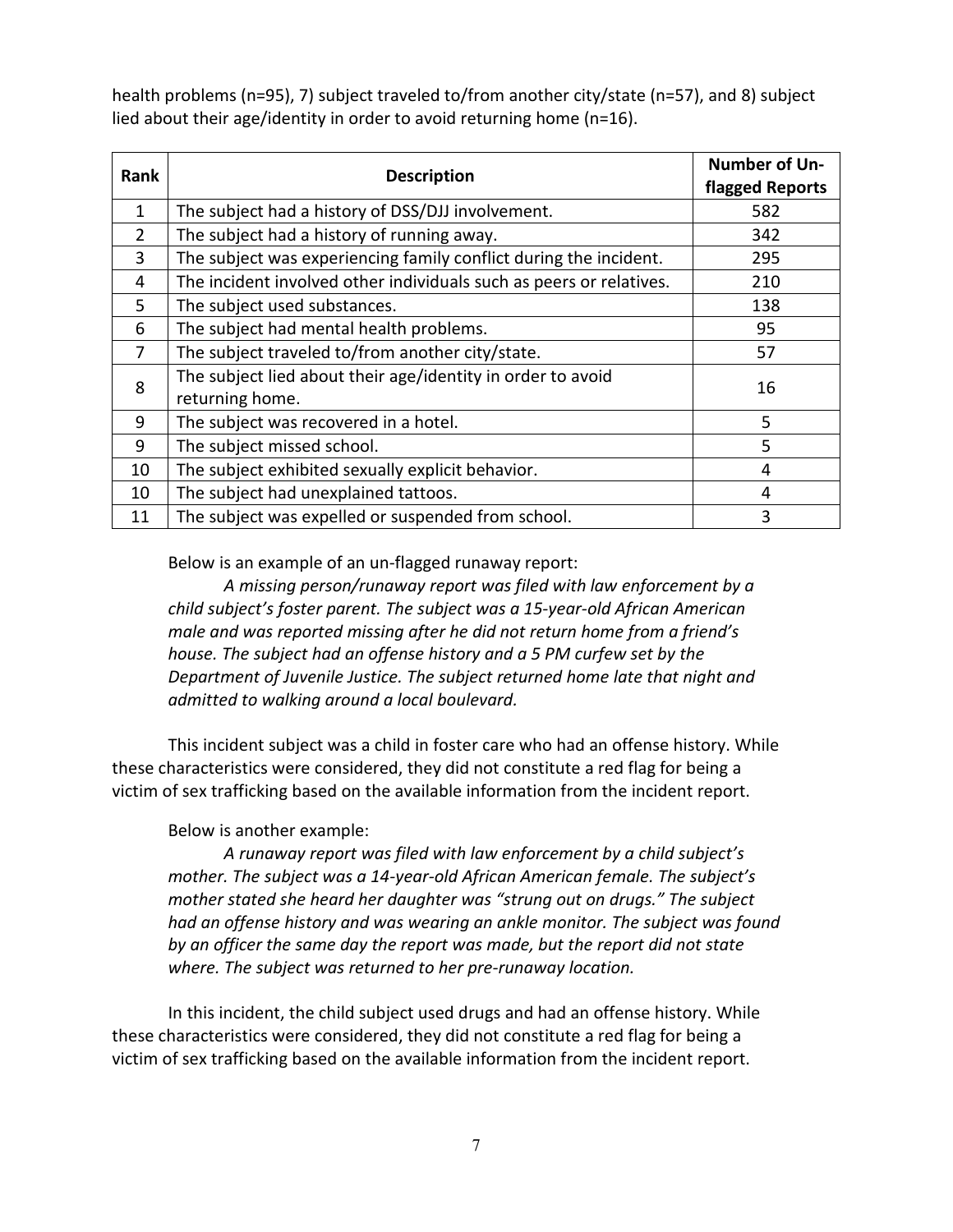#### <span id="page-10-0"></span>**Comparison of flagged and un-flagged incident reports**

There were several common characteristics between the flagged and un-flagged reports, including subjects having a history of DSS/DJJ involvement, having a history of running away, traveling to/from another city/state, experiencing family conflict, and being involved in incidents with other individuals. Subjects being recovered in a hotel also appeared in both flagged and un-flagged incident reports. In flagged reports, subjects were often located with older or unknown people, which, when combined with other characteristics of child sex trafficking, became a more serious cause for concern. In several of the un-flagged reports, subjects were located with friends or family members and could provide a reasonable explanation as to why they were at the hotel.

Another similar characteristic between the flagged and un-flagged reports was subjects lying about their age or identity. In the flagged reports, subjects were lying about their age or identity in order to conceal that they were a minor. While in the un-flagged reports, subjects were often lying about their age or identity in order to avoid returning home after running away.

Finally, both flagged and un-flagged reports included some incidents of subjects exhibiting sexually explicit behaviors. In flagged reports, subjects were exhibiting sexually explicit behaviors such as soliciting people for sex, sending explicit photographs to older adults, and having sexually explicit online profiles. In un-flagged reports, subjects were engaging in sexual activities with peers, sending explicit photos to classmates, and engaging in other sexually explicit behaviors with people their own age.

Because characteristics between the flagged and un-flagged reports are similar, consideration of the context of the characteristics provided in the incident reports was necessary when determining whether or not a report should be flagged. Furthermore, special attention was paid to reports containing multiple red flags when making this determination.

#### <span id="page-10-1"></span>**IV. Discussion**

The amount of detail included in the incident reports varied among agencies as well as within each agency. Some reports included more detailed descriptions from law enforcement officers than others to allow identification of more red flags and characteristics of sex trafficking. In other reports, there was not as much contextual information available for identification. For example, some reports mentioned that a subject's parent suspected the child was a "prostitute" or officers suspected a child was being trafficked but did not provide reason as to why such conclusions were made. Some reports mentioned child subjects were with "older" individuals without specifying ages or if the involved individuals were adults or how they were related to the child subjects. Some reports mentioned that child subjects were recovered from hotels but did not report why the children were there or who they were with. These are some areas where more detailed incident reports would allow for better identification of red flags and characteristics of child sex trafficking.

#### <span id="page-10-2"></span>**Limitation**

It should be noted that incident reports analyzed in this project did not include results of whether or not a child was actually involved in sex trafficking. Therefore, direct and causal relationships between red flags and actual involvement in sex trafficking should not be assumed. Results should also be interpreted with caution due to the small sample size (e.g., the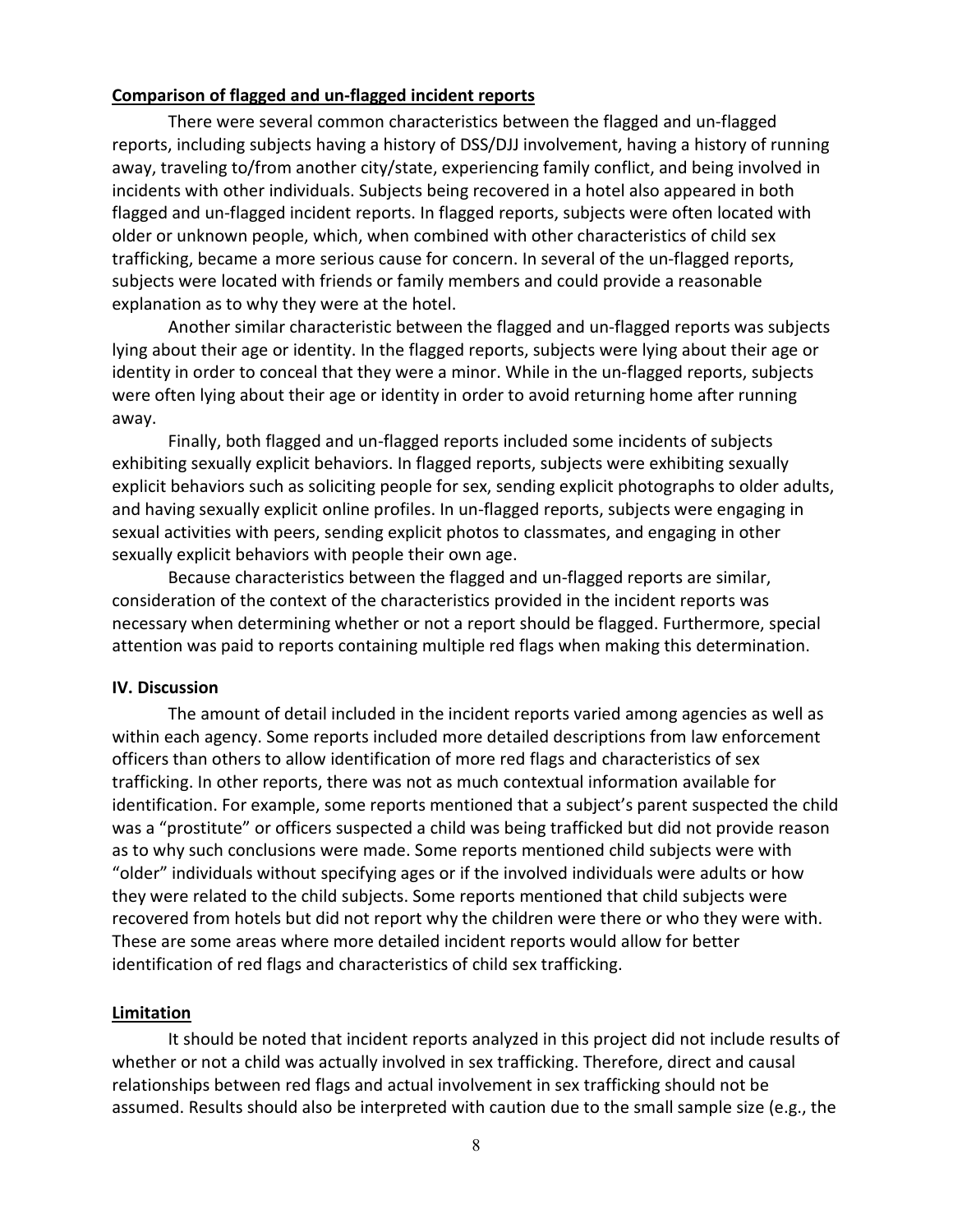number of flagged cases), and incomplete and inconsistent information noted on some incident reports.

## <span id="page-11-0"></span>**Recommendations**

Results of the data project urged further investigation of the flagged cases and followup with children at risk for sex trafficking so appropriate community resources could be provided. To further test the findings of this analysis and more closely examine the prevalent red flags and characteristics of child sex trafficking in South Carolina, collection and analysis of data from additional years and counties is needed. More training and screening tools should be provided to law enforcement officers to assist them with identifying and reporting red flags of child sex trafficking in incident reports in a more detailed manner, especially when handling runaway and incorrigibility cases.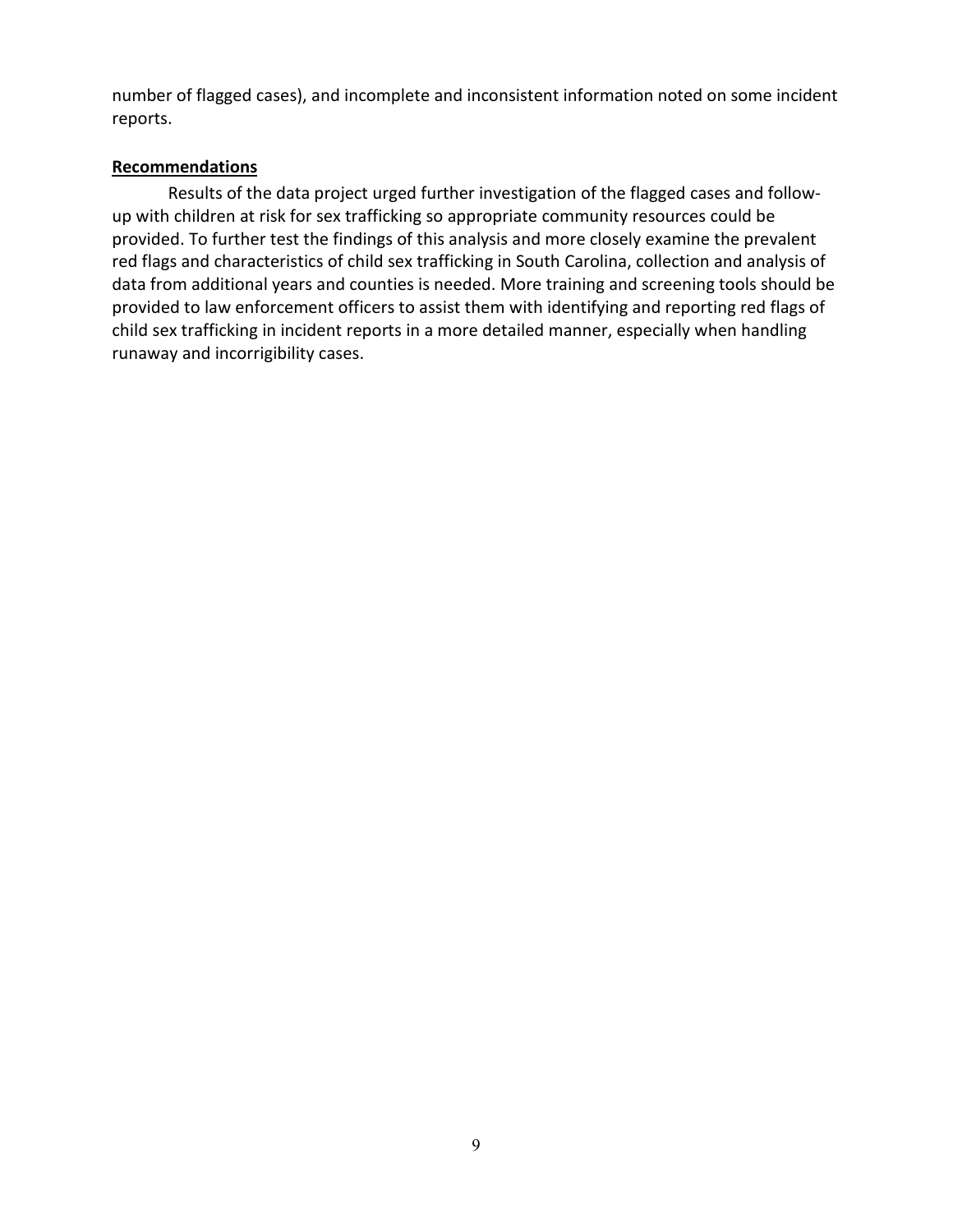# **Appendix 1: Project Codebook**

<span id="page-12-0"></span>

| Column                   | Column label                                | <b>Description</b>                                                                                                                                               |
|--------------------------|---------------------------------------------|------------------------------------------------------------------------------------------------------------------------------------------------------------------|
| <b>Case information</b>  | CaseNumber                                  | Type complete case number on the incident report                                                                                                                 |
|                          | DateReported                                | Type date: month/date/year (e.g., 01/12/2016)                                                                                                                    |
|                          | <b>DateLastSecure</b>                       | Type date: month/date/year (e.g., 01/12/2016)                                                                                                                    |
|                          | DateFound                                   | Type date: month/date/year (e.g., 01/12/2016)                                                                                                                    |
|                          | <b>IncidentCounty</b>                       | Type county                                                                                                                                                      |
|                          | LocationZip                                 | Type zip code                                                                                                                                                    |
|                          | PremiseType                                 | Type premise type                                                                                                                                                |
|                          | OffenseNum                                  | Type offense number (e.g., S190)                                                                                                                                 |
|                          | IncidentType                                | Type incident type                                                                                                                                               |
| Juvenile                 | JuvenileAge                                 | Type age                                                                                                                                                         |
| information              | JuvenileRace                                | Juvenile's race (Coding: 1=White, 2=African-<br>American/Black, 3=Latino, 4=Other [specify with<br>text])                                                        |
|                          | JuvenileRaceOtherText                       | Type other race                                                                                                                                                  |
|                          | JuvenileSex                                 | Juvenile sex (Coding: 0 = male, 1= female, 2=other<br>[specify with text])                                                                                       |
|                          | JuvenileSexOtherTypeInText                  | Type other sex                                                                                                                                                   |
|                          | JuvenileEthnicity                           | Type juvenile ethnicity (Coding: 0=Non-Hispanic,<br>1=Hispanic, 2=Other [specify with text])                                                                     |
|                          | JuvenileEthnicityOtherText                  | Type other ethnicity                                                                                                                                             |
| Located/Returned Located |                                             | The juvenile was located (Coding: $0 = no$ , $1 = yes$ )<br>(Apply to runaway juveniles only)                                                                    |
|                          | LocatedPlace                                | Type the place the juvenile was located (Apply to<br>runaway juveniles only)                                                                                     |
|                          | LocatedCondition                            | Type juvenile's condition when located                                                                                                                           |
|                          | PostLocationPlacement                       | 1=pre-runaway placement: 2=other                                                                                                                                 |
|                          | PostLocationPlacementOtherText Type in text |                                                                                                                                                                  |
| <b>Risk factors</b>      | Risk1Commercialsex                          | Has child engaged in sexual act in exchange for<br>shelter, drugs, money, alcohol, transportation, or any<br>other items of value? (Coding: $0 =$ no, $1 =$ yes) |
|                          | Risk1SpecifyInText                          | Specify the incident:                                                                                                                                            |
|                          | Risk2Hotel                                  | Was child recovered in a hotel/inn/motel with<br>unrelated adults? (Coding: $0 = no$ , $1 = yes$ )                                                               |
|                          | Risk2SpecifyInText                          | Specify the incident:                                                                                                                                            |
|                          | Risk3Runaway                                | Does child have a runaway history? (Coding: 0 = no,<br>$1 = yes$                                                                                                 |
|                          | Risk3SpecifyInText                          | Specify the incident:                                                                                                                                            |
|                          | Risk4Lie                                    | Did child lie about age and/or identity? (Coding: 0 =<br>$no, 1 = yes)$                                                                                          |